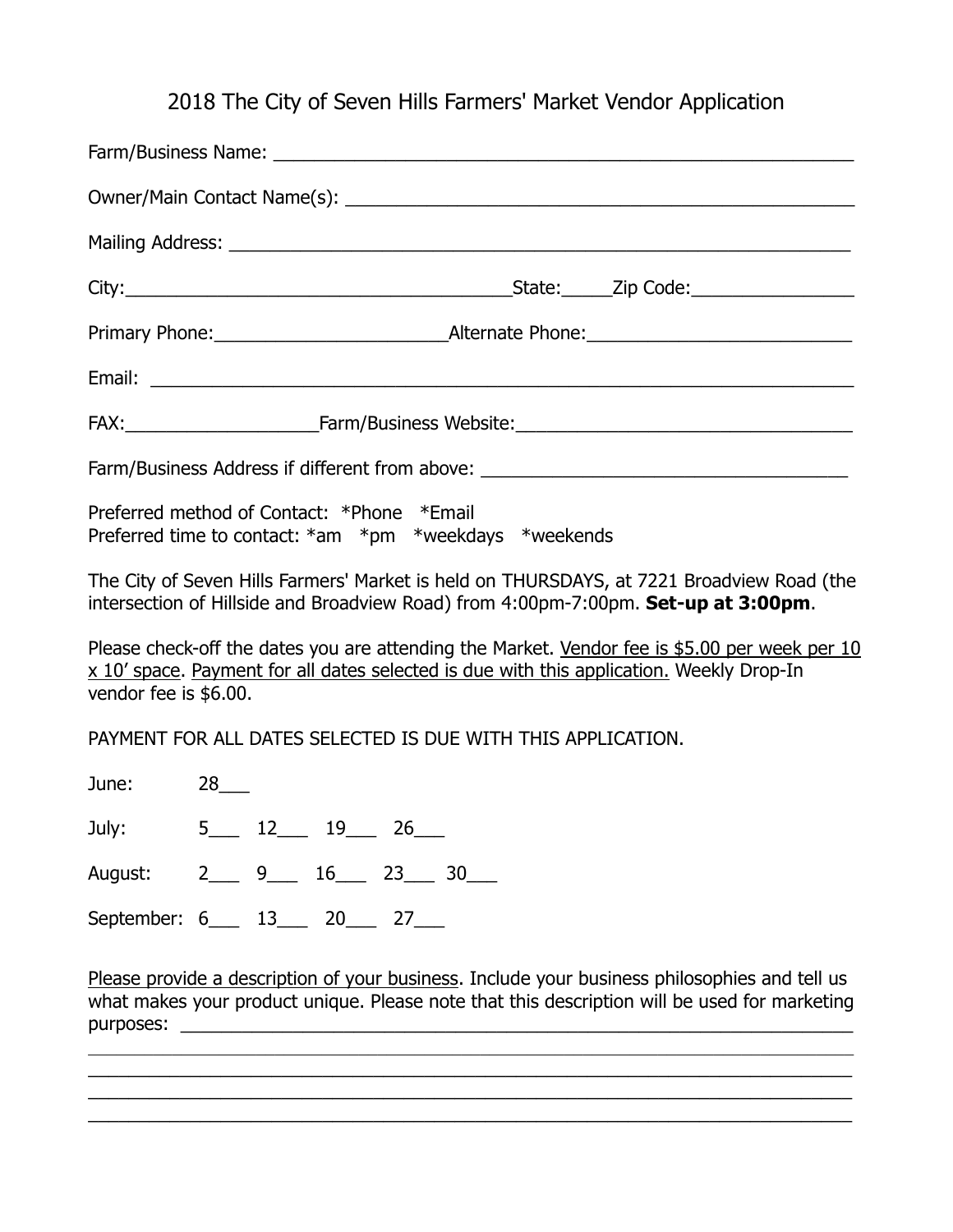If you have a food license, please describe it here and submit a copy with this application.

\_\_\_\_\_\_\_\_\_\_\_\_\_\_\_\_\_\_\_\_\_\_\_\_\_\_\_\_\_\_\_\_\_\_\_\_\_\_\_\_\_\_\_\_\_\_\_\_\_\_\_\_\_\_\_\_\_\_\_\_\_\_\_\_\_\_\_\_\_\_\_\_\_\_\_\_ \_\_\_\_\_\_\_\_\_\_\_\_\_\_\_\_\_\_\_\_\_\_\_\_\_\_\_\_\_\_\_\_\_\_\_\_\_\_\_\_\_\_\_\_\_\_\_\_\_\_\_\_\_\_\_\_\_\_\_\_\_\_\_\_\_\_\_\_\_\_\_\_\_\_\_\_ \_\_\_\_\_\_\_\_\_\_\_\_\_\_\_\_\_\_\_\_\_\_\_\_\_\_\_\_\_\_\_\_\_\_\_\_\_\_\_\_\_\_\_\_\_\_\_\_\_\_\_\_\_\_\_\_\_\_\_\_\_\_\_\_\_\_\_\_\_\_\_\_\_\_\_\_

#### Are you certified Organic: Y N If YES, please a copy of your certification with this application.

COTTAGE FOOD applicants: Permitted foods are non-potentially hazardous bakery products (cookies, breads, brownies, cakes, fruit pies, etc.), candy (including no-bake cookies, chocolate covered pretzels or similar chocolate covered non-perishable items), jams, jellies, fruit butters, granola (granola bars and granola bars dipped in candy), popcorn, kettle corn, popcorn balls, caramel corn, (but does not include un-popped popping corn), unfilled baked donuts, waffle cones, pizzelles, dry cereal and nut snack mixes with seasonings, roasted coffee (coffee may be whole beans or ground), dry baking mixes (for making items such as breads and cookies), dry herbs and dry herb blends, dry seasoning blends (dry barbecue rubs and seafood boils) and dry tea blends. Please provide a list of the products you will be selling at the market: \_\_\_\_\_\_\_\_\_\_\_\_\_\_\_\_\_\_\_\_\_\_\_\_\_\_\_\_\_\_\_\_\_\_\_\_\_\_\_\_\_\_\_\_\_\_\_\_\_\_\_\_\_\_\_\_\_\_\_\_\_\_\_\_\_\_\_\_\_

\_\_\_\_\_\_\_\_\_\_\_\_\_\_\_\_\_\_\_\_\_\_\_\_\_\_\_\_\_\_\_\_\_\_\_\_\_\_\_\_\_\_\_\_\_\_\_\_\_\_\_\_\_\_\_\_\_\_\_\_\_\_\_\_\_\_\_\_\_\_\_\_\_\_\_\_ \_\_\_\_\_\_\_\_\_\_\_\_\_\_\_\_\_\_\_\_\_\_\_\_\_\_\_\_\_\_\_\_\_\_\_\_\_\_\_\_\_\_\_\_\_\_\_\_\_\_\_\_\_\_\_\_\_\_\_\_\_\_\_\_\_\_\_\_\_\_\_\_\_\_\_\_ \_\_\_\_\_\_\_\_\_\_\_\_\_\_\_\_\_\_\_\_\_\_\_\_\_\_\_\_\_\_\_\_\_\_\_\_\_\_\_\_\_\_\_\_\_\_\_\_\_\_\_\_\_\_\_\_\_\_\_\_\_\_\_\_\_\_\_\_\_\_\_\_\_\_\_\_

Please include the name and contact information for one professional reference (Colleague, Market Manager, and/or Business Associate)

| Name:                        |  |
|------------------------------|--|
| Organization, if applicable: |  |
| Phone:                       |  |
| Email address:               |  |

Product Information:

This information is vital to planning a well-balanced market with a wide variety of items for our customers. Please be as accurate and realistic as possible. Include what you plan to sell at The City of Seven Hills Farmers' Market. Admission to The City of Seven Hills Farmers' Market is based partially on whether your product(s) are compatible with the market's needs. The majority of goods shall be grown or otherwise produced by the vendor, with the exception of the sale of small quantities of local but non-vendor produced products. These may be allowed with the permission of the Market Manager. This provides for small quantity consignment sales of adjoining or local farms that will improve the availability of diverse products at the vendor's stand and at the Market not in general. Wholesale purchase of items for resale is NOT permitted. A home farm or business visit may be requested by the Market Manager in order to determine compliance. **The Market Manager must approve all items for sale.**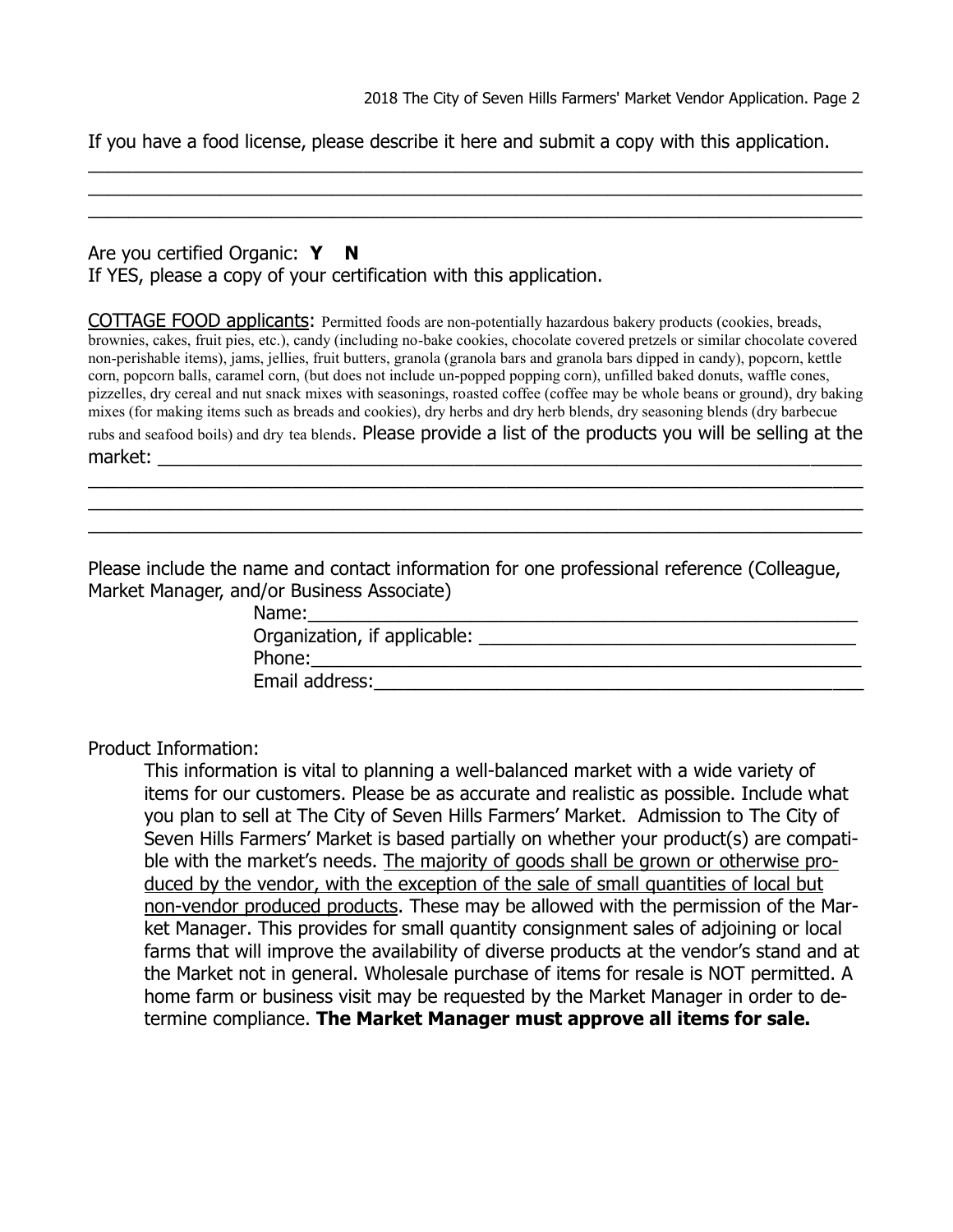Please check-off the products you plan to sell at the City of Seven Hills Farmers' Market:

| <b>CUT FLOWERS (ATTACH LIST)</b>      | RAW UNPROCESSED VEGETABLES   |
|---------------------------------------|------------------------------|
| <b>HERBS (FRESH CUT)</b>              | <b>ASPARAGUS</b>             |
| <b>HONEY</b>                          | <b>BEANS</b>                 |
| <b>JAM</b>                            | <b>BEETS</b>                 |
| <b>JELLY</b>                          | <b>BOK CHOY</b>              |
| <b>MAPLE SYRUP</b>                    | <b>BROCCOLI</b>              |
| <b>NUTS</b>                           | <b>BRUSSEL SPROUTS</b>       |
|                                       | <b>CABBAGE</b>               |
|                                       | <b>CARROTS</b>               |
| The following MUST be *TCS            | <b>CAULIFLOWER</b>           |
| (Time/Temperature Control for Safety) | <b>CORN</b>                  |
| and require a license:                | <b>CUCUMBERS</b>             |
| *MEATS (ATTACH LIST OF VARIETIES)     | <b>EGGPLANT</b>              |
| $*$ FISH (ATTACH LIST OF VARIETIES)   | <b>GARLIC</b>                |
| $*$ EGGS                              | <b>GOURDS</b>                |
|                                       | <b>GREENS</b>                |
| RAW UNPROCESSED FRUIT                 | <b>KALE</b>                  |
| <b>APPLES</b>                         | <b>KOHLRABI</b>              |
| <b>APRICOTS</b>                       | <b>LEEKS</b>                 |
| <b>BLACKBERRIES</b>                   | <b>LETTUCE</b>               |
| <b>BLUEBERRIES</b>                    | <b>MUSHROOMS</b>             |
| <b>CHERRIES</b>                       | <b>OKRA</b>                  |
| <b>CURRENTS</b>                       | <b>ONIONS</b>                |
| <b>ELDERBERRIES</b>                   | PEAS (SHELL)                 |
| <b>GRAPES</b>                         | PEAS (SNAP/PODS)             |
| <b>MELONS</b>                         | <b>PEPPERS</b>               |
| <b>PEACHES</b>                        | <b>POTATOES</b>              |
| <b>PEARS</b>                          | <b>PUMPKINS</b>              |
| <b>PLUMS</b>                          | <b>RADISHES</b>              |
| <b>RASPBERRIES</b>                    | <b>RHUBARB</b>               |
| <b>STRAWBERRIES</b>                   | <b>RUTABAGA</b>              |
| <b>OTHER (ATTACH LIST)</b>            | SPINACH                      |
|                                       | <b>SOYBEANS</b>              |
|                                       | SQUASH                       |
|                                       | <b>TOMATOES</b>              |
|                                       | <b>TURNIPS</b>               |
|                                       | DRIED, SHELLED BEANS OR PEAS |
|                                       | <b>OTHER (ATTACH LIST)</b>   |
|                                       |                              |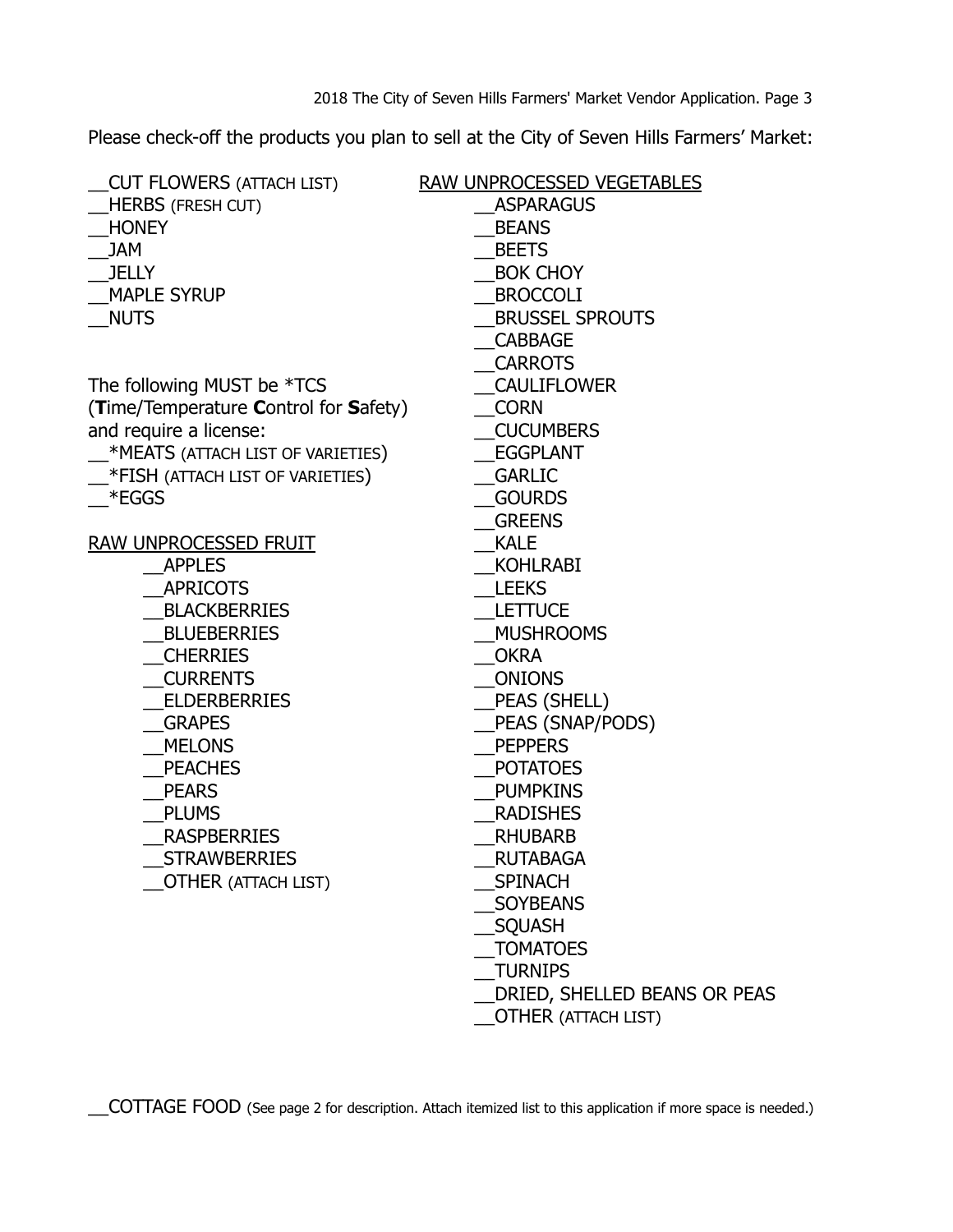2018 The City of Seven Hills Farmers' Market Vendor Application. Page 4

Anything else you would like us to know?

Please list any other Markets/Events in which you participate:

**Read Thoroughly:** By signing this agreement, participants and their employees acknowledge that they have **received** and **read** a copy of The City of Seven Hills Farmers' Market Policies & Procedures and agree to abide by the guidelines and decisions of the City of Seven Hills Farmers' Market, Market Manager, or other representatives of the City of Seven Hills Farmers' Market.

\_\_\_\_\_\_\_\_\_\_\_\_\_\_\_\_\_\_\_\_\_\_\_\_\_\_\_\_\_\_\_\_\_\_\_\_\_\_\_\_\_\_\_\_\_\_\_\_\_\_\_\_\_\_\_\_\_\_\_\_\_\_\_\_\_\_\_\_\_\_\_\_\_\_\_\_ \_\_\_\_\_\_\_\_\_\_\_\_\_\_\_\_\_\_\_\_\_\_\_\_\_\_\_\_\_\_\_\_\_\_\_\_\_\_\_\_\_\_\_\_\_\_\_\_\_\_\_\_\_\_\_\_\_\_\_\_\_\_\_\_\_\_\_\_\_\_\_\_\_\_\_\_

\_\_\_\_\_\_\_\_\_\_\_\_\_\_\_\_\_\_\_\_\_\_\_\_\_\_\_\_\_\_\_\_\_\_\_\_\_\_\_\_\_\_\_\_\_\_\_\_\_\_\_\_\_\_\_\_\_\_\_\_\_\_\_\_\_\_\_\_\_\_\_\_\_\_\_\_ \_\_\_\_\_\_\_\_\_\_\_\_\_\_\_\_\_\_\_\_\_\_\_\_\_\_\_\_\_\_\_\_\_\_\_\_\_\_\_\_\_\_\_\_\_\_\_\_\_\_\_\_\_\_\_\_\_\_\_\_\_\_\_\_\_\_\_\_\_\_\_\_\_\_\_\_

**Signature:** \_\_\_\_\_\_\_\_\_\_\_\_\_\_\_\_\_\_\_\_\_\_\_\_\_\_\_\_\_\_\_\_\_\_\_\_\_\_\_ **Date:** \_\_\_\_\_\_\_\_\_\_\_\_\_\_\_\_\_\_\_\_

### **Participants agree by signing to accept the following hold harmless clause:**

All authorized vendors participating in The City of Seven Hills Farmer's Market agree that they are independent operators and not partners or participants in a joint venture, and shall be individually liable for any loss, personal injury, deaths and/or any other damages that may occur as a result of the vendor's negligence or that of its employees, agents and associates. All vendors agree to indemnify and save The City of Seven Hills Farmer's Market, the City of Seven Hills, Ohio, its volunteers, harmless from any loss, costs, damages and other expenses, including attorney's fees suffered or incurred by The City of Seven Hills Farmer's Market by reason of vendor's negligence or intentional misconduct or that of its employees, agents and associates; provided that, the vendor shall not be liable for or required to indemnify The City of Seven Hills Farmers' Market, its volunteers, and the City of Seven Hills, Ohio for their negligence or that of their servants, agents, employees or associates. **It is REQUIRED that each vendor carry his or her own personal/business and/or product liability insurance listing the City of Seven Hills and the City of Seven Hills Farmers' Market as additional insureds. Furthermore, vehicle liability insurance is required to cover any damage caused.**

Vendors participating in The City of Seven Hills' Farmers' Market agree that a Market Representative and/or Market Manager may visit the farm or facilities when necessary and with prior notice.

#### **Signature:** \_\_\_\_\_\_\_\_\_\_\_\_\_\_\_\_\_\_\_\_\_\_\_\_\_\_\_\_\_\_\_\_\_\_\_\_\_\_\_ **Date:** \_\_\_\_\_\_\_\_\_\_\_\_\_\_\_\_\_\_\_\_

# **PLEASE ATTACH COPIES OF ALL APPLICABLE INSPECTION FORMS, LICENSES, OR OTHERWISE REQUIRED DOCUMENTS TO THIS APPLICATION PRIOR TO SUBMISSION.**